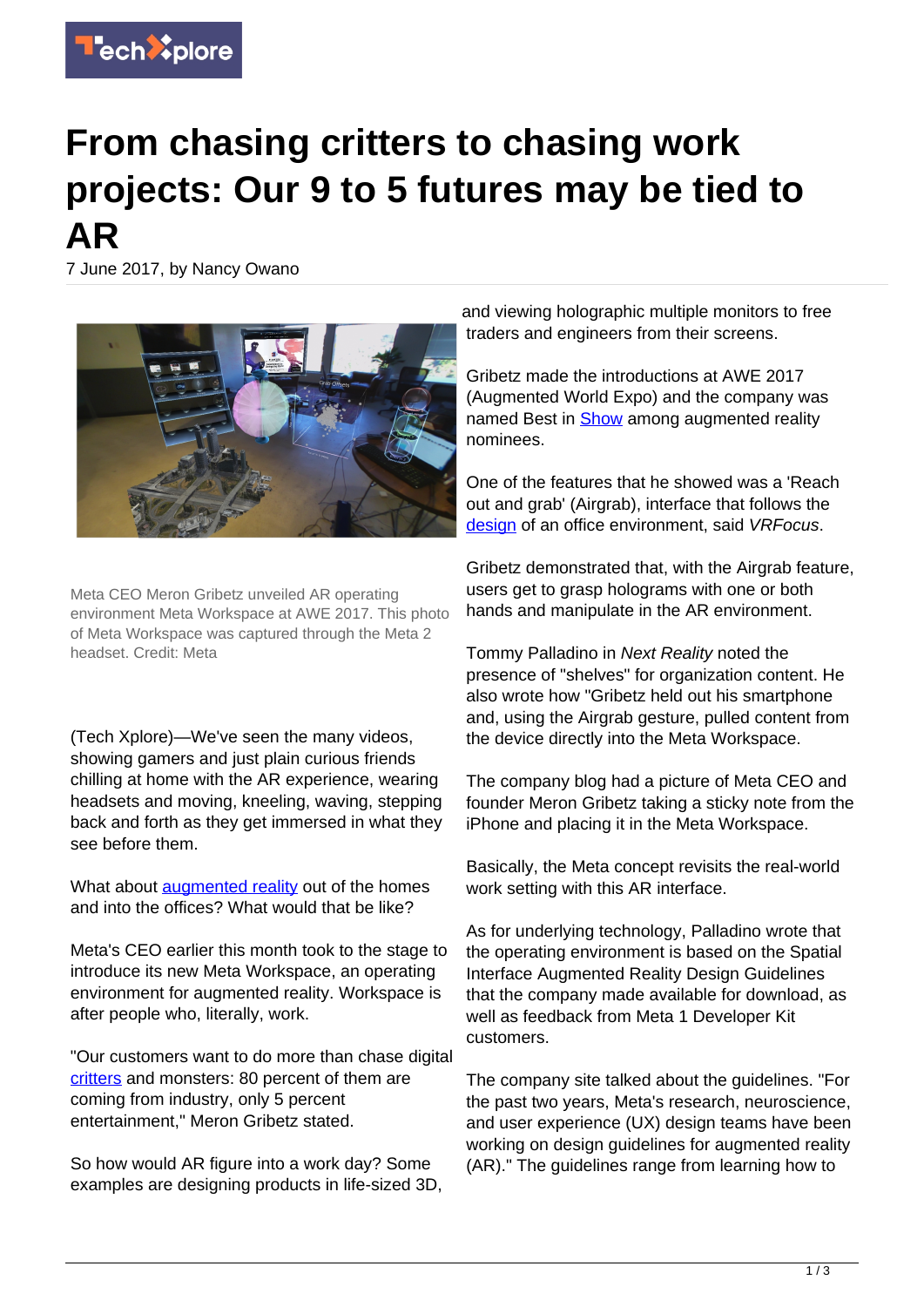

see 3D space as a medium to figuring out how best In December, Meta began shipping to select to [organize](https://pages.metavision.com/meta-augmented-reality-design-guidelines) holographic files and tools in user environments.

As for user training, the company said its philosophy begins with the single idea: minimizing time and effort to understand an interface and take action. "Ultimately, every guideline is founded on this goal, with its logical conclusion being the eventual arrival of a true, zero learning curve experience."

The brain is the gatekeeper; with "the world of spatial computing, the foundation of interface design is neuroscience."

The BBC's North American technology reporter Dave Lee had a go. The video shows him holding the headset, and he reaches and grabs from the shelf, pulls the image of brain out, and, with his saying oh wow, has a hologram in front of him. And when he opens his first, he releases it! Then, he is told he can [place](http://www.bbc.com/news/av/40129729/meta-hopes-to-redesign-the-work-place-by-using-augmented-reality-to-organise-your-desk) his hand inside it and move it around. Then he places it on top of a structure, of his choice. He is told he can stick his head inside the brain. Another oh, wow.

What are we really talking about here? What are the components of this Workspace? Rachel Metz spelled it out in MIT Technology Review.

The software, Workspace, uses a series of shelves with icons as its desktop metaphor; you're meant to [open](https://www.technologyreview.com/s/608016/the-desktop-of-the-future-is-coming/) applications by grabbing them from a shelf with your hand, she said. The software that was unveiled works with the Meta 2 headset, "which is shipping to some early developers and is planned to be generally available this summer."

According to a company description, the Meta 2 development kit enables creating holographic apps and experiences. Th[e headset](https://buy.metavision.com/products/meta2) displays holograms and digital content, comes with a software development kit (SDK) built on top of Unity and includes the Workspace AR operating environment based on their AR [design guidelines](https://techxplore.com/tags/design+guidelines/). The price appearing on the page is \$949.

The Meta 2 DK Includes the headset, Workspace; SDK to build and share apps and experiences.

individual and enterprise developers the Meta 2 Development Kit. "The company anticipates mass shipping its product in summer 2017."

## **More information:**

[www.businesswire.com/news/home … Augmented-](http://www.businesswire.com/news/home/20170601005952/en/Meta-Introduces-AR-Workspace-Augmented-World-Expo)[World-Expo](http://www.businesswire.com/news/home/20170601005952/en/Meta-Introduces-AR-Workspace-Augmented-World-Expo)

© 2017 Tech Xplore